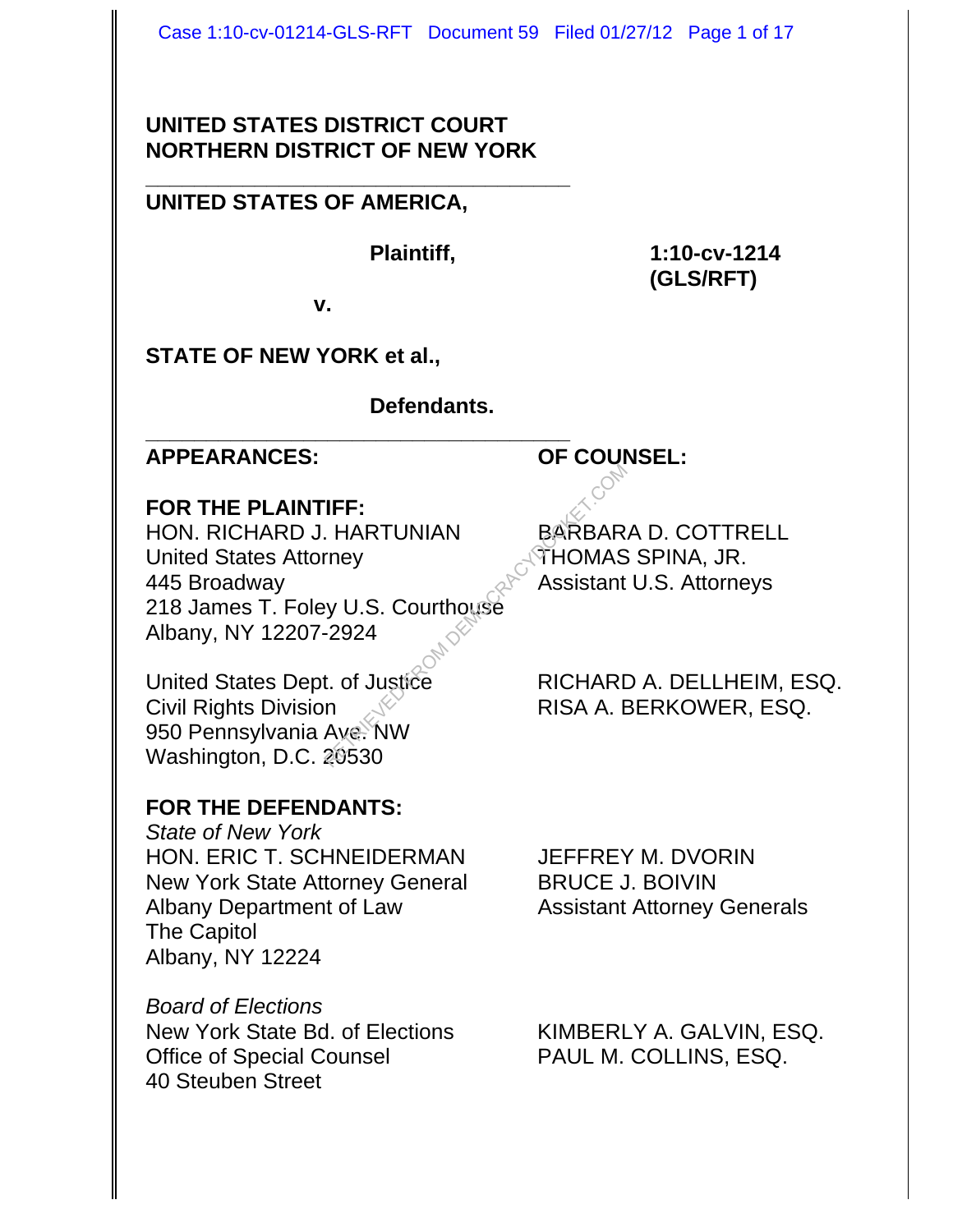Albany, NY 12207-1650

#### **Gary L. Sharpe Chief Judge**

#### **MEMORANDUM-DECISION AND ORDER**

#### **I. Introduction**

Nothing is more critical to a vibrant democratic society than citizen participation in government through the act of voting. It is unconscionable to send men and women overseas to preserve our democracy while simultaneously disenfranchising them while they are gone. To some extent, that is precisely what New York has done. Having had ample opportunity to correct the problem, it has failed to find the political will to do so. While matters of comity ordinarily counsel federal courts to refrain from becoming embroiled in state election schemes, New York has left the court no choice. If federally-guaranteed voting rights are to be protected, the court must act. enfranchising them while they a<br>isely what New York has done.<br>ect the problem, it has failed to t<br>of comity ordinarily counsel federed<br>and in state election schemes, Ne

The Uniformed and Overseas Citizens Absentee Voting Act (UOCAVA) of 1986, 42 U.S.C. §§ 1973ff to 1973ff-7, as amended by the Military and Overseas Voter Empowerment (MOVE) Act, Pub. L. No. 111-84, subtitle H, §§ 575-589, 123 Stat. 2190, 2318-2335 (2009) protects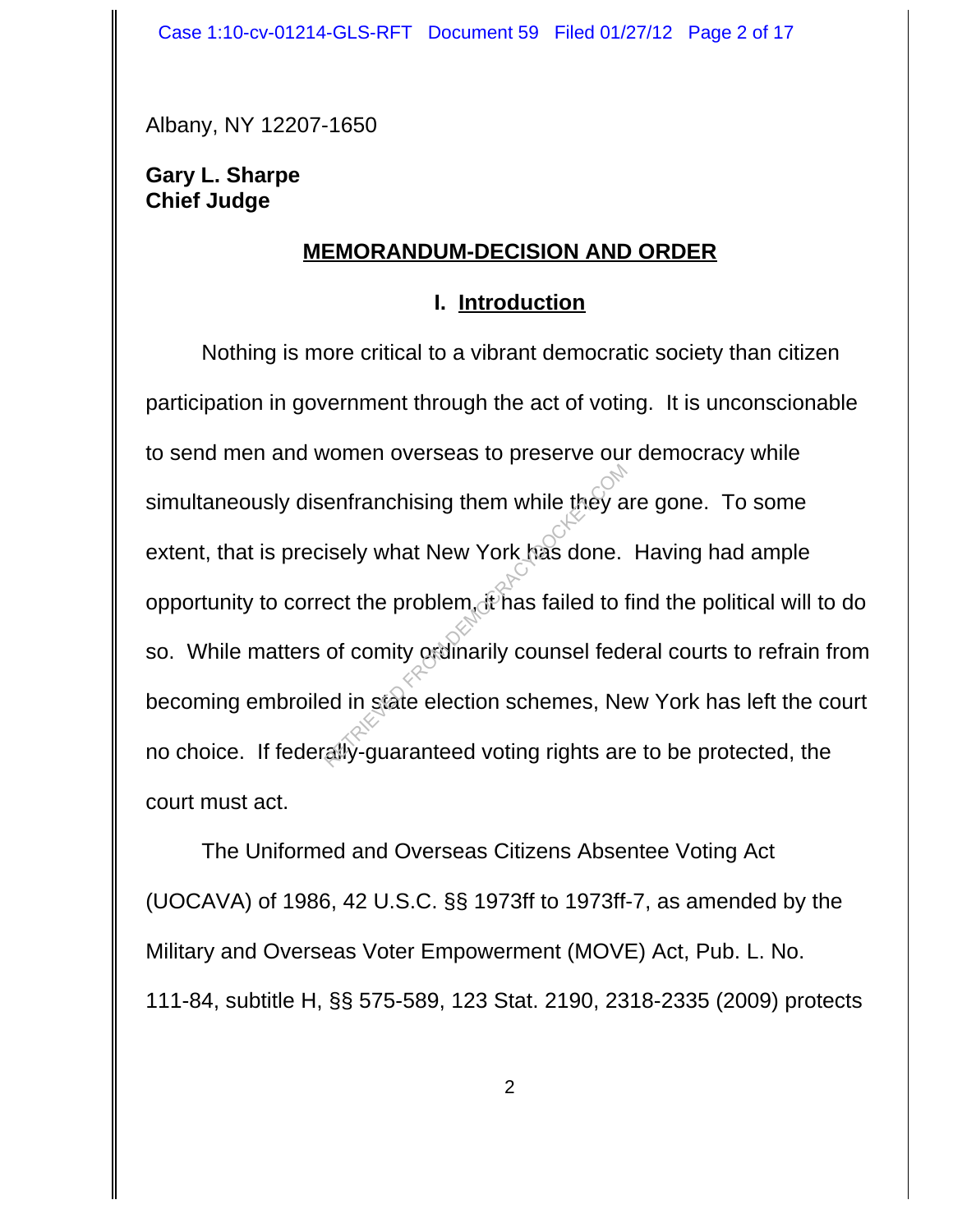the federally-guaranteed voting rights of New York's military and overseas voters. Since at least 2010, New York has recognized that its voting laws are not compliant with UOCAVA's federal mandate. Accordingly, the State entered a Consent Decree on October 19, 2010. (*See* Dkt. No. 9.) Among other things, it agreed to amend its law to ensure future compliance with UOCAVA and agreed to take certain steps to correct UOCAVA violations. (*See* Consent Decree Terms, *id.*) Furthermore, the State transmitted additional absentee ballots after October 1, 2010—that were unknown to the court at the time it entered the Decree—which constituted additional UOCAVA violations that fell beyond the scope of the relief ordered in the Consent Decree. (*See id.*) RETRIEVED FROM DETERTRIEVED FROM DEMOCRACY CONTRIBUTER STATE OF A SUPER CORRECTED FROM DEMOCRACY CONTRIBUTER CONTRIBUTER CONTRIBUTER CONTRIBUTER CONTRIBUTER CONTRIBUTER CONTRIBUTER CONTRIBUTER CONTRIBUTER CONTRIBUTER CONTR

Now pending is the United States' motion seeking permanent and supplemental relief to ensure New York's primary election date complies with UOCAVA and to address the additional violations found subsequent to the Decree. (*See* Dkt. No. 16.) For the reasons that follow, the motion is granted.

#### **II. Background**

On October 12, 2010, the United States filed this action to remedy violations of UOCAVA. UOCAVA guarantees active duty members of the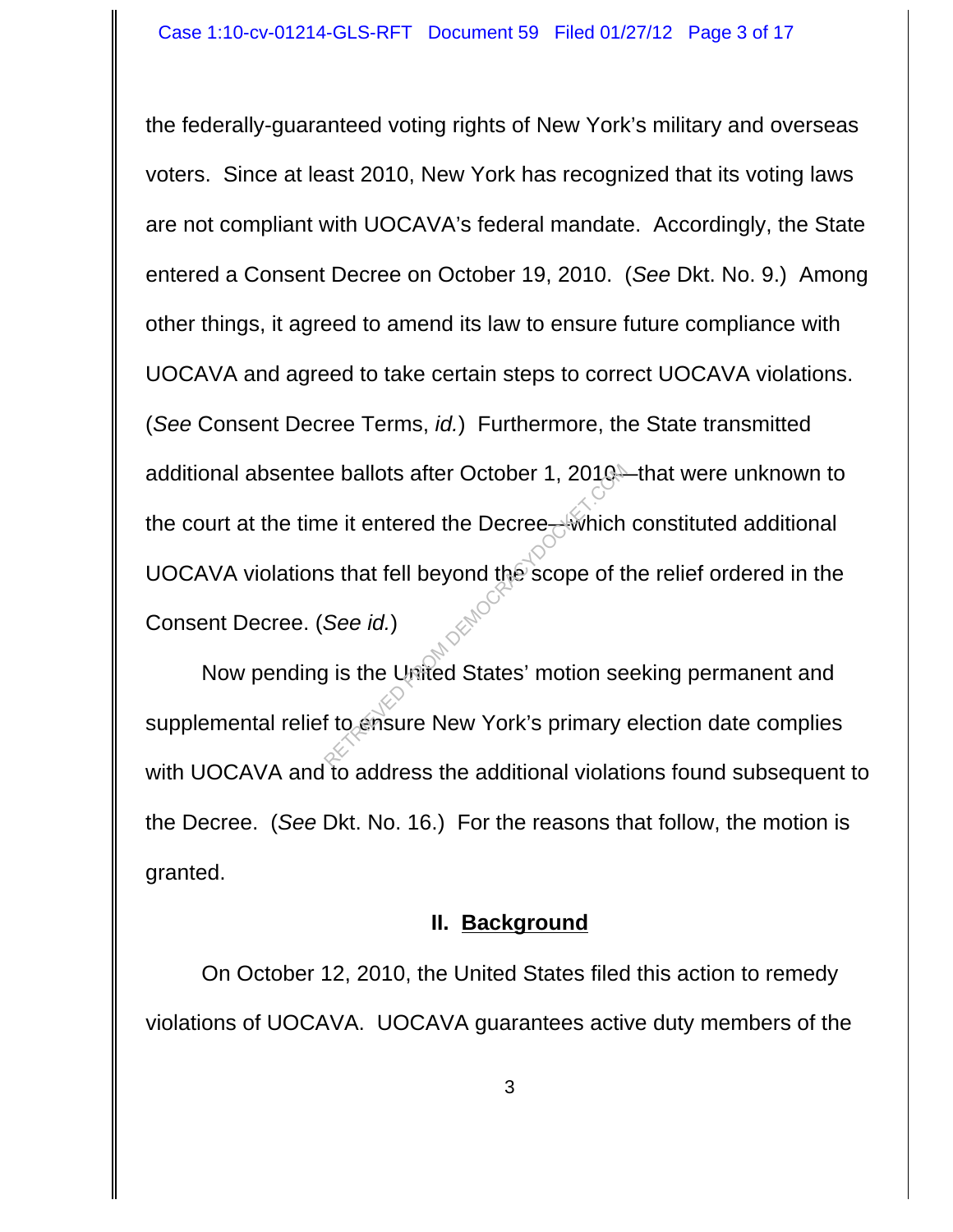uniformed services (and their spouses and dependents), and United States citizens residing overseas, the right "to vote by absentee ballot in general, special, primary, and runoff elections for Federal office." 42 U.S.C. § 1973ff-1(a)(1). New York is responsible for complying with UOCAVA and ensuring that validly-requested absentee ballots are sent to UOCAVA voters in accordance with its terms. 42 U.S.C. §§ 1973ff-1 & 1973ff-6(6).

New York's statutorily-prescribed non-presidential federal primary election date prevents it from complying with UOCAVA's ballot transmission deadline of forty-five (45) days prior to a federal general election. On August 27, 2010, the Secretary of Defense granted New York a hardship waiver for the November 2, 2010 federal general election on that basis. The waiver exempted New York from complying with UOCAVA's ballot transmission deadline of September 18, 2010. Thus, the waiver extended New York's UOCAVA ballot transmission deadline until October 1, 2010. The waiver was granted based in part upon New York's representations that all ballots would be transmitted by October 1, 2010. Prime of forty-five (45) days prior that 27, 2010, the Secretary of Democration of Democration Comment<br>of the November 2, 2010 federative rexempted New York from a ransmission deadline of Septem

However, New York failed to transmit all UOCAVA ballots by October 1, 2010, prompting the United States to contact State officials. During these communications, New York represented that at least thirteen (13)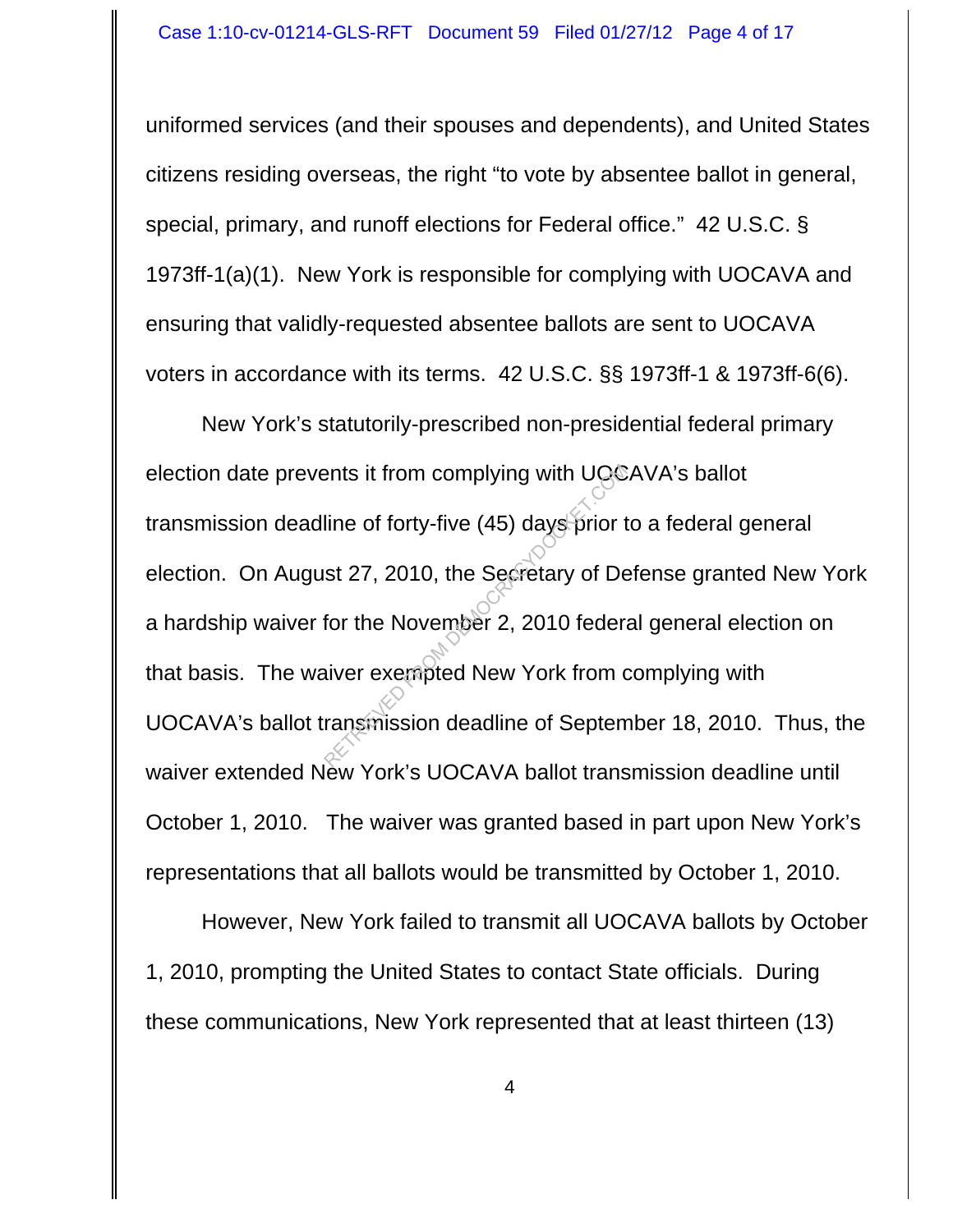counties transmitted UOCAVA ballots after October 1, 2010, but stated that all UOCAVA ballots had been transmitted no later than October 10, 2010.

On October 19, 2010, and based on these representations, this court entered the Decree to remedy these UOCAVA violations. (*See* Dkt. No. 9.) The Decree required New York to accept as valid all UOCAVA ballots that were properly executed and postmarked or showing a date of endorsement of receipt by another agency of the United States government by November 1, 2010, and that were received by New York's election officials by November 24, 2010 and otherwise valid. The Decree left open the issue of additional relief should New York fail to take necessary measures to ensure future UOCAVA compliance. The Decree also contemplated supplemental relief should additional UOCAVA violations be discovered. Retaining that were received by New 2010 and otherwise valid. The I<br>relief should New York fail to ta<br>OCAVA compliance. The Decre<br>of should additional UOCAVA vio

## **III. Discussion**

# **A. Primary Election Date**

Determining an UOCAVA-complaint date for New York's 2012 primary election requires consideration of a multitude of positions, all of which were presented by New York. While the Election Commissioners' Association (ECA), the State Senate, which was granted amicus status,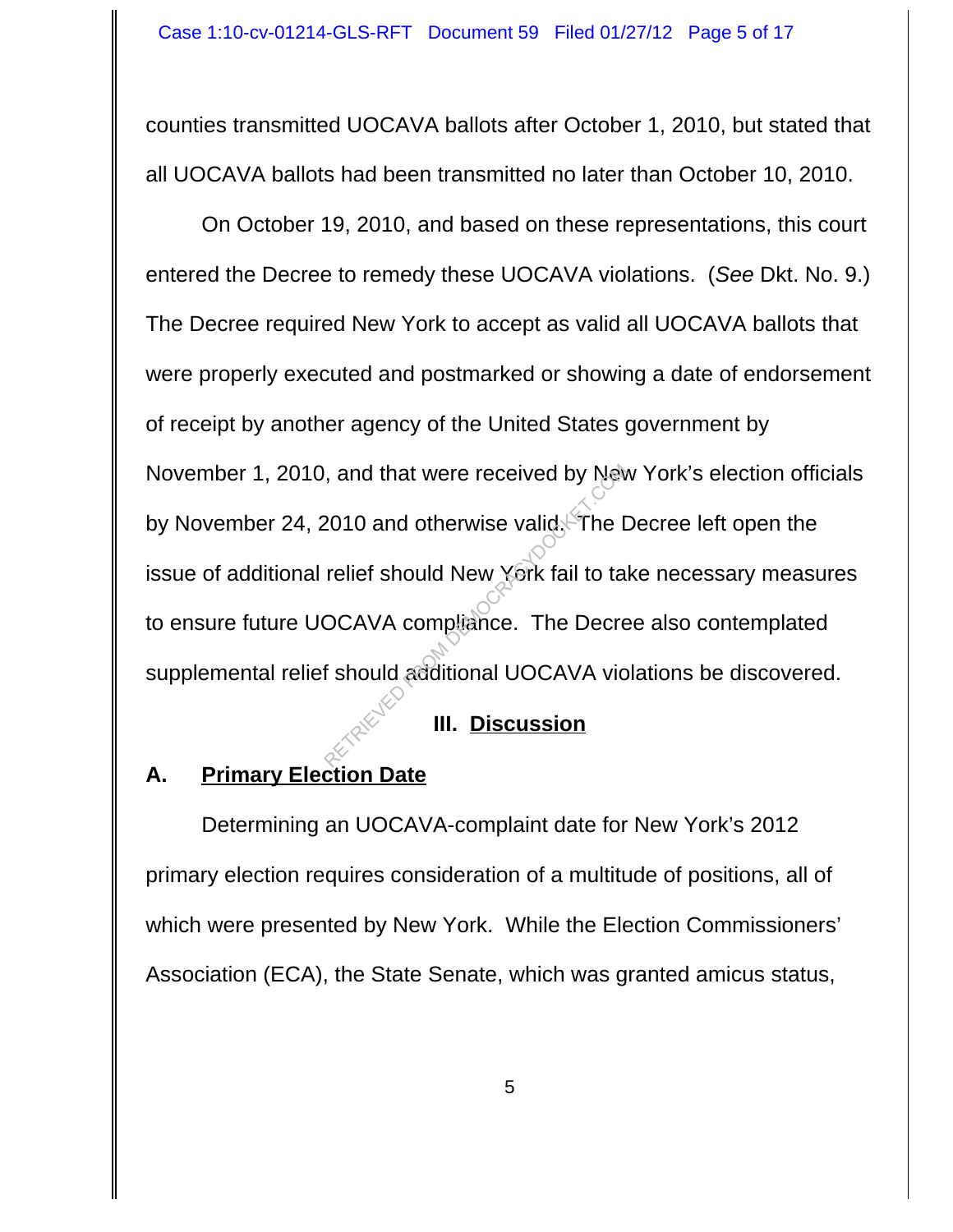and the State Assembly<sup>1</sup> expressed their views, the Governor did not take a position.

Specifically, the ECA and State Assembly urge the court to move the September Primary to the fourth Tuesday in June in order to reliably meet the mandates of UOCOVA. The ECA contends that an August primary election does not provide sufficient time to deal with the foreseeable obstacles in certifying a primary election result or the ballot. Thus, ECA claims that an August election would potentially disenfranchise military and overseas voters.

On the other hand, the State Senate seeks an August primary date because it would be the least disruptive to the current, and long-standing, September primary system. In so arguing, the Senate urges the court to consider the economic implications of the primary date, the hardship of candidates to obtain signatures in the winter months, and that June is at the end of the legislative session. More specifically, the Senate points out that a June primary would force its members to have to weigh their elected responsibilities against the need for political presence in their district. The State Sepate seeks and the State Sepate seeks are the least disruptive to the currently system. This is arguing, the Sepate seeks are uniquely system.

Having considered the parties submissions, and considering their

<sup>&</sup>lt;sup>1</sup> Not a party to this litigation and did not seek amicus status.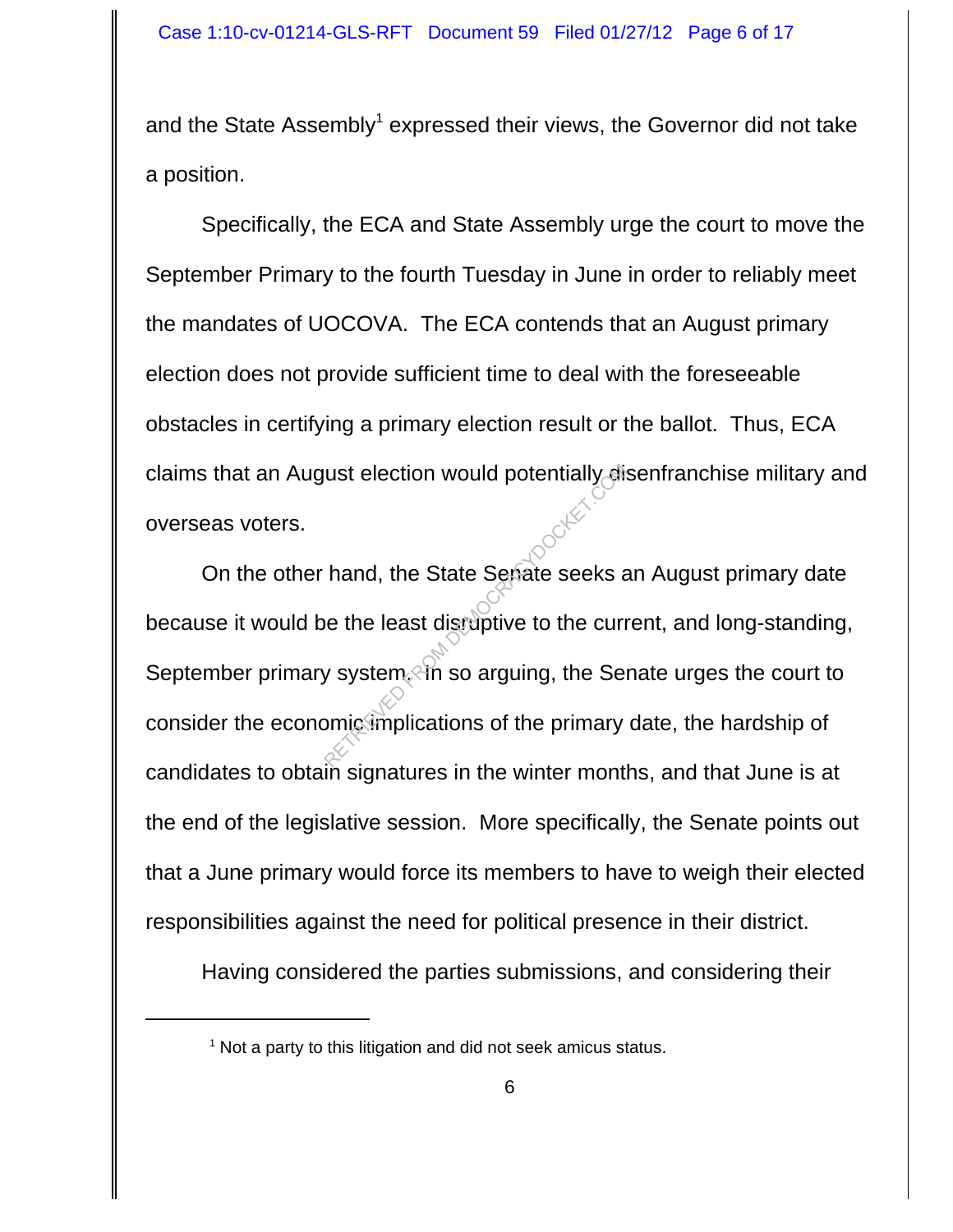contentions with care, the court concludes that the fourth Tuesday in June for the non-presidential primary is in the best interest of the State. However, this decision by no means precludes New York from reconciling their differences and selecting a different date, so long as the new date fully complies with UOCAVA. The court fully recognizes that a permanent primary date is best left to New York, but has acted as it must to preserve federally protected voting rights.

#### **B. Additional UOCAVA violations**

Following the entry of the Decree, the court has been informed that at least thirty-six (36) of New York's sixty-two (62) counties transmitted UOCAVA ballots after October 1, 2010. Furthermore, at least thirteen (13) counties transmitted UOCAVA ballots after the October 10, 2010, transmission date stipulated in the Decree. Since there appears to be no dispute on the subsequent violations, the court grants the relief sought by the United States to determine the extent of the UOCAVA violations and the proposed remedy to rectify those violations. **PERITRICAL SUBDISHED FROM DEATH OF SUBDISH CONTRIGHTS**<br>The Countries Sixty-two (62) contributed the October 1, 2010. Furtherment<br>and UOCAVA ballots after the October 3, 2010. Supported in the Decree. Since

## **IV. Conclusion**

**WHEREFORE**, for the foregoing reasons, it is hereby **ORDERED** that the United States' motion for permanent and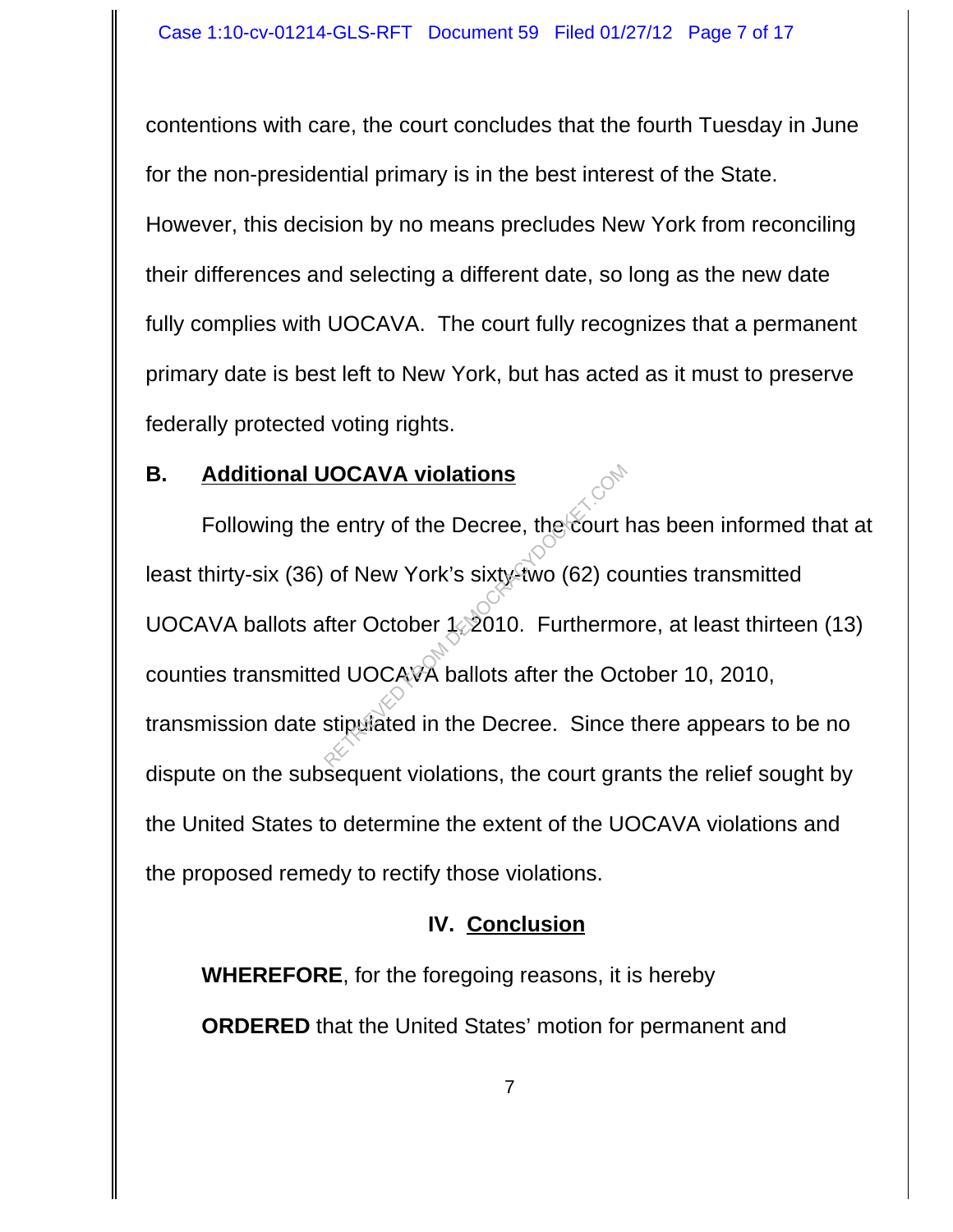supplemental relief (Dkt. No. 16) is **GRANTED**; and it is further

## **ORDERED** that:

- (1) Notwithstanding any current state law or administrative procedure to the contrary, New York shall conduct its 2012 non-presidential federal primary election on a date no later than 35 days prior to the 45-day advance deadline set by the MOVE Act for transmitting ballots to the State's military and overseas voters, *i.e.*, at least 80 days before the November 6, 2012 federal general election. In 2012, that date shall be June 26, 2012.
- (2) In subsequent even-numbered years, New York's non-presidential federal primary date shall be the fourth Tuesday of June, unless and until New York enacts legislation resetting the non-presidential federal primary election for a date that complies fully with all UOCAVA requirements, and is approved by this court. *i.e.*, at least 80 days before the<br>general election. In 2012, that<br>sequent even-aumbered years, lesidential federal primary date s<br>ay of June, unless and until New
- (3) For the purposes of determining the date and time for performing any act prescribed by any law and/or administrative procedure applicable to New York's non-presidential federal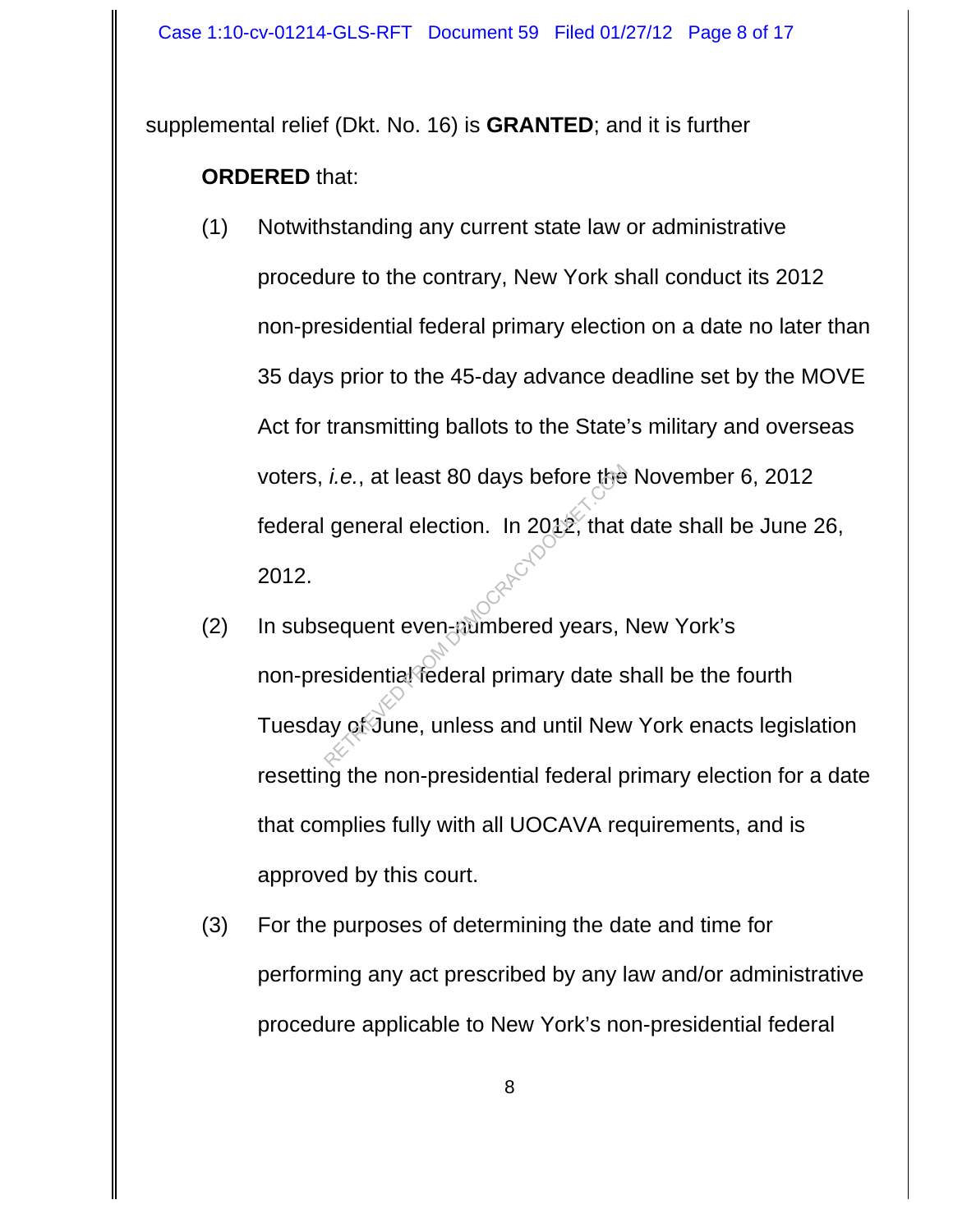primary, such non-presidential federal primary election date shall be deemed to be held on the dates provided in paragraphs (1) and (2) above.

- (4) The New York State Board of Elections ("NYSBOE") shall, within five (5) days of this Order, provide the court with a proposed non-presidential federal primary election calendar for all statutory and administrative election-related deadlines based upon the non-presidential federal primary election date set by the court. The United States shall have five (5) days to respond. Once approved by the court, the NYSBOE shall have ten (10) days to take all steps necessary to adopt and promulgate this non-presidential federal primary calendar. The United States shall have<br>approved by the court,<br>al. Once approved by the court,<br>all steps necessal<br>gate this from presidential federal<br>promulgated an approved non-
- (5) Having promulgated an approved non-presidential federal primary election calendar, the NYSBOE shall take all steps necessary to ensure that such non-presidential federal primary election calendar is implemented by and complied with by local boards of election. To this end, and to ensure future UOCAVA compliance, the parties shall confer as to an appropriate schedule for defendants to provide pre-election reporting to the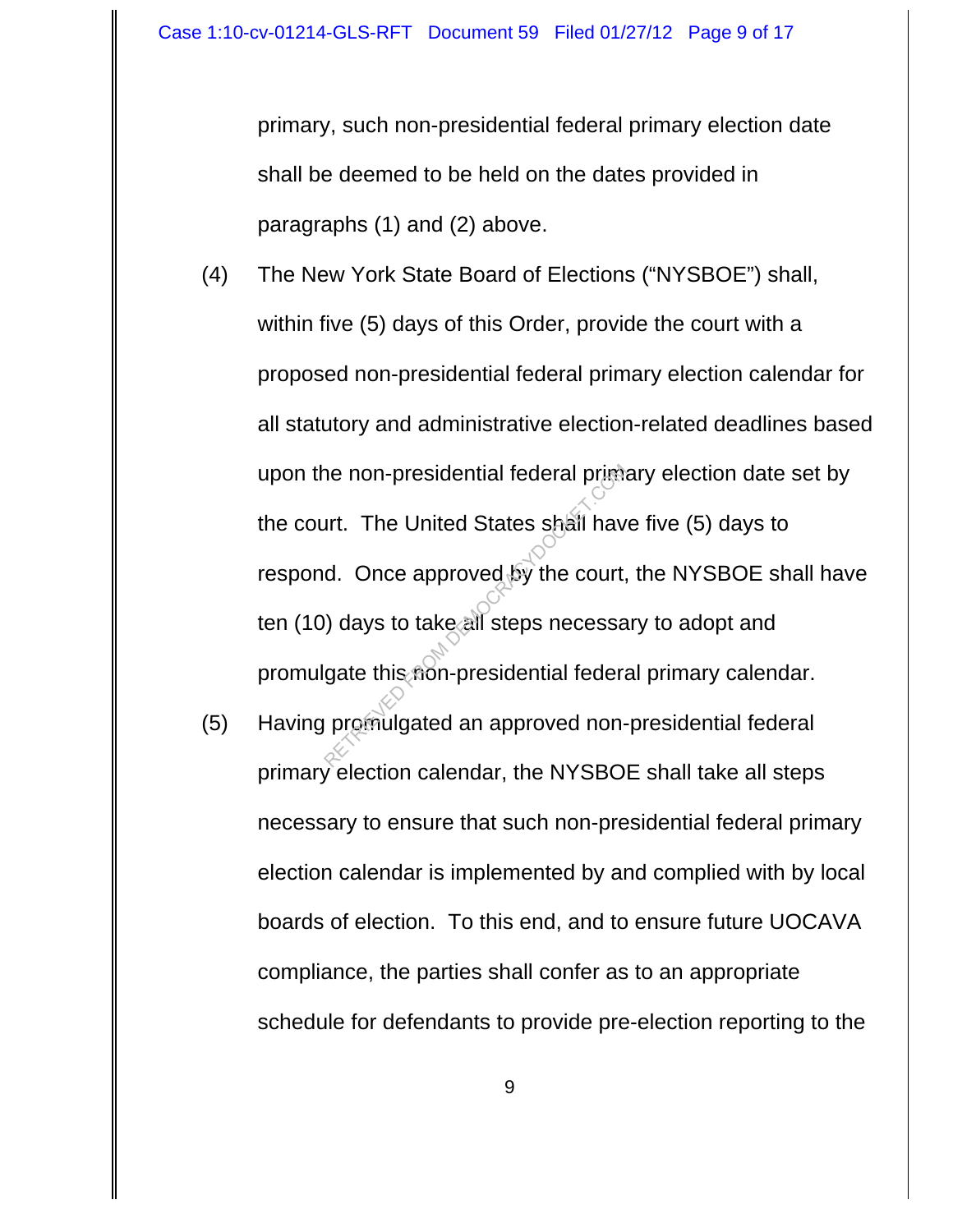United States with respect to the State's UOCAVA compliance.

- (6) Within fourteen (14) days of this Order, the parties, having conferred, shall provide the court with a list of those county boards of elections, if any, to be re-surveyed concerning UOCAVA ballots from the 2010 federal general election, along with an explanation of any differences between the parties' proposals.
- (7) If necessary and appropriate, the court will determine the list of counties to be re-surveyed. Within seven (7) days of that determination, the NYSBOE shall transmit the attached questionnaire concerning ballots transmitted to voters in the 2010 federal general election pursuant to UOCAVA to each county board of elections on that list with instructions for the chief official or officials of each county board to certify the accuracy of the board's responses to the questionnaire. Ssary and appropriate, the countries<br>in the RYSBOE shall transponenties concerning ballots transponenties<br>bederal general election pursuant<br>board of elections on that list w
- (8) Defendants shall instruct each affected county board of elections that each completed questionnaire must be returned to the NYSBOE within thirty (30) days of its receipt. After consulting with counsel for the United States, the NYSBOE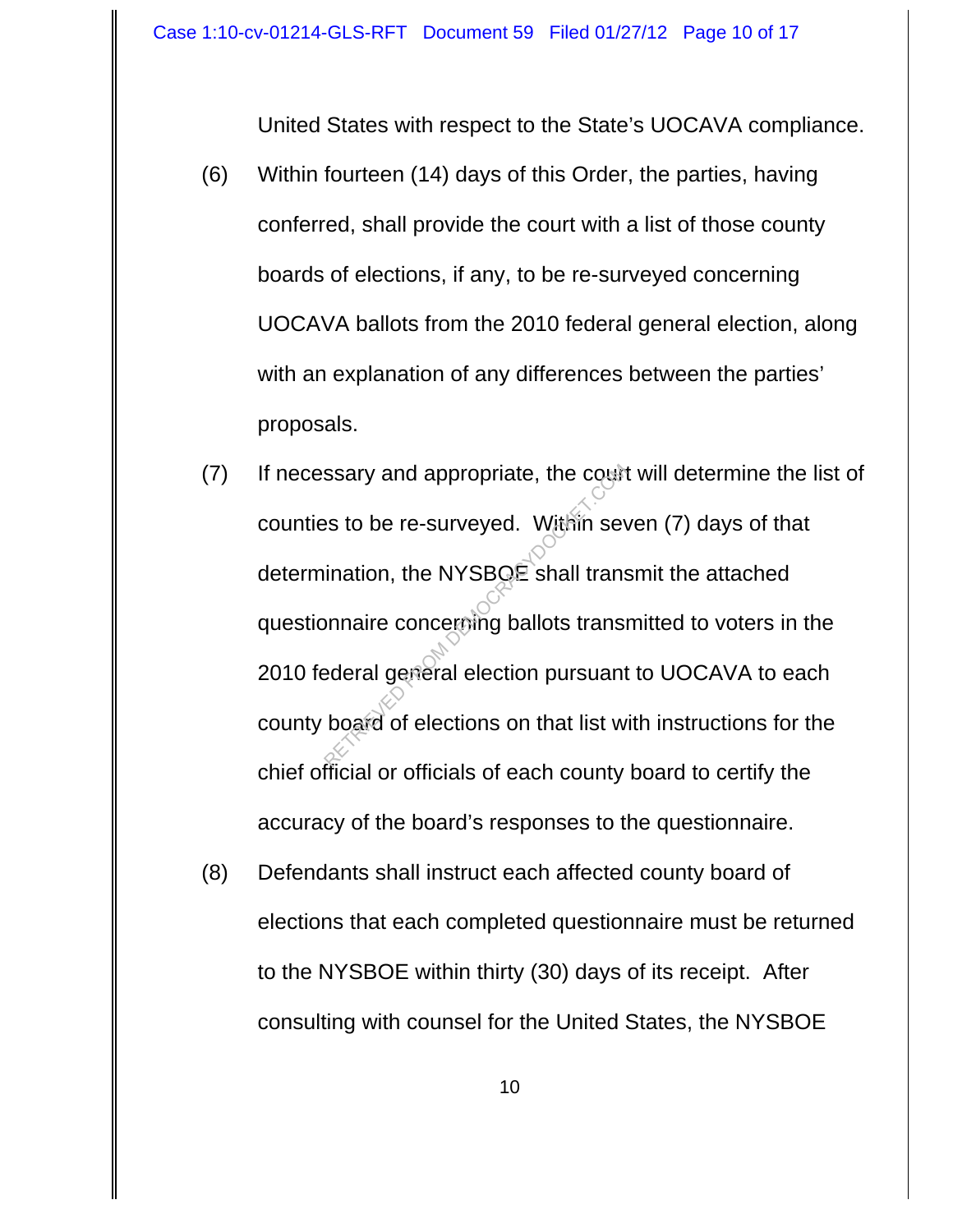shall file all completed questionnaires with this court within sixty (60) days of this Order, along with an accurate summary of the survey results, and, if necessary, an explanation as to why the survey results are incomplete. The United States may respond to this filing within ten (10) days. This court retains jurisdiction to take all appropriate steps to ensure the completeness and accuracy of the information provided by defendants and the county boards of elections.

(9) After the actions in paragraphs  $(\tilde{7})$  and (8) above are complete, defendants shall ensure that local election officials in New York State take such steps as are necessary to count as validly-cast ballots in the November 2, 2010 federal general election all those ballots cast for federal offices, including Federal Write-in Absentee Ballots, requested up to and including October 10, 2010 and transmitted to overseas and military voters after that date but received by such election officials after November 24, 2010, so long as such ballots are executed and postmarked, or show a dated endorsement of receipt by another agency of the United States government (or in the case of military voters, are boards of elections.<br>
Ne actions in paragraphs (7) and<br>
ants shall ensure that local elec<br>
ake such steps as are necessar<br>
in the November 2, 2010 federa<br>
pallots cast for federal offices, in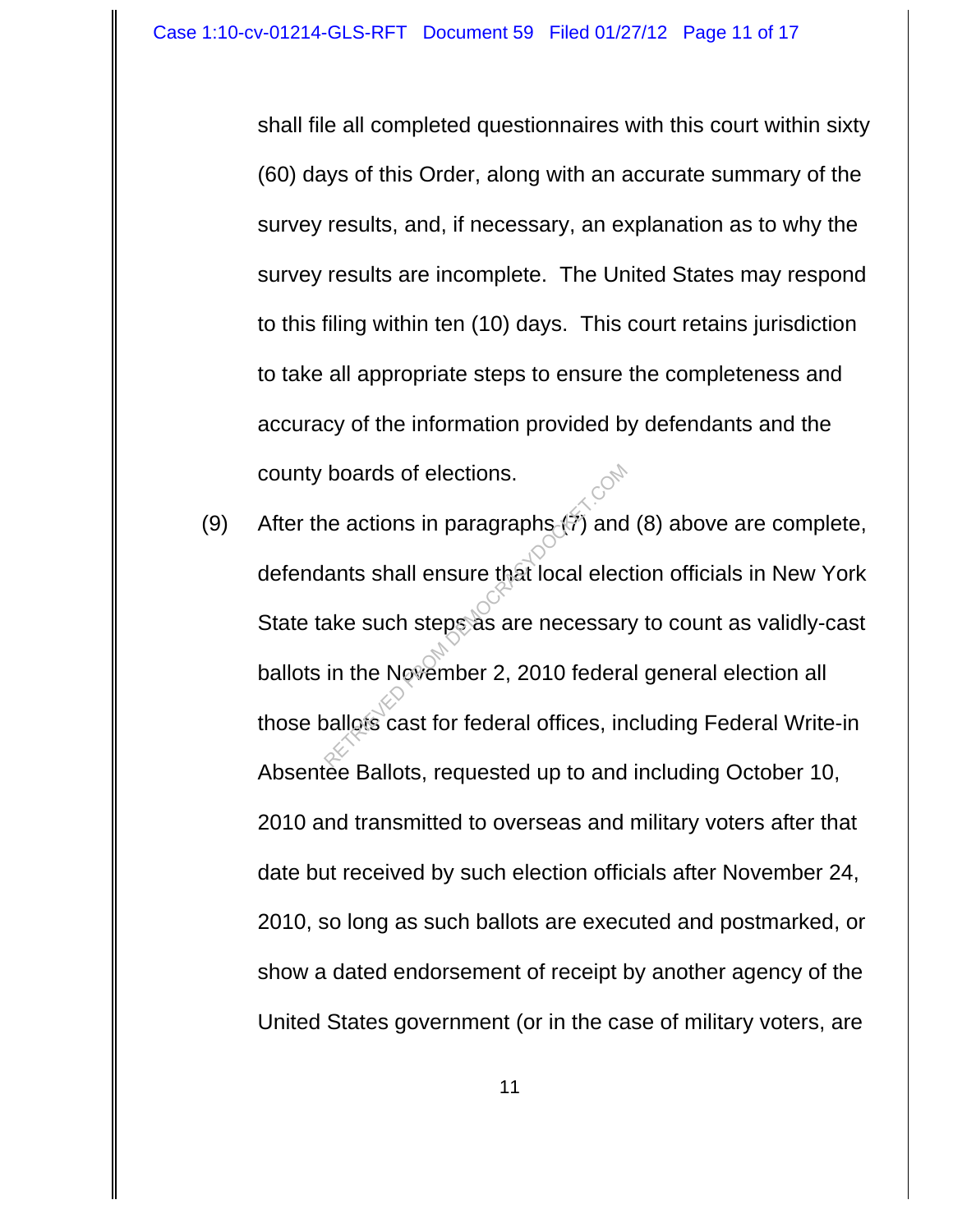signed and dated by the military voter and one witness thereto) by November 1, 2010 and are otherwise valid under New York law.

- (10) Within twenty (20) days of the completion of the actions required by paragraphs (7)-(9) above, defendants shall, after consulting with the United States, present a plan to the court detailing the procedures it will employ to count such ballots and certify the votes for federal offices. Defendants shall conclude ballot counting and recertification of all affected ballots within thirty (30) days after the court approves the ballot counting and recertification plan. the votes for federal offices.<br>
Solonting and recertification of all<br>
Resolution plan.<br>
Solontial reasonable solonting the terms of this Order and th
- (11) Defendants shall take all reasonable steps to notify all affected voters of the terms of this Order and that their votes were counted in the 2010 federal general election.
- (12) Defendants shall file a report with this court, in a format to be agreed upon by the parties, no later than five (5) days following the completion of any recertification process, detailing the number of UOCAVA absentee ballots, by county, that meet the conditions of this Order and that have been counted for the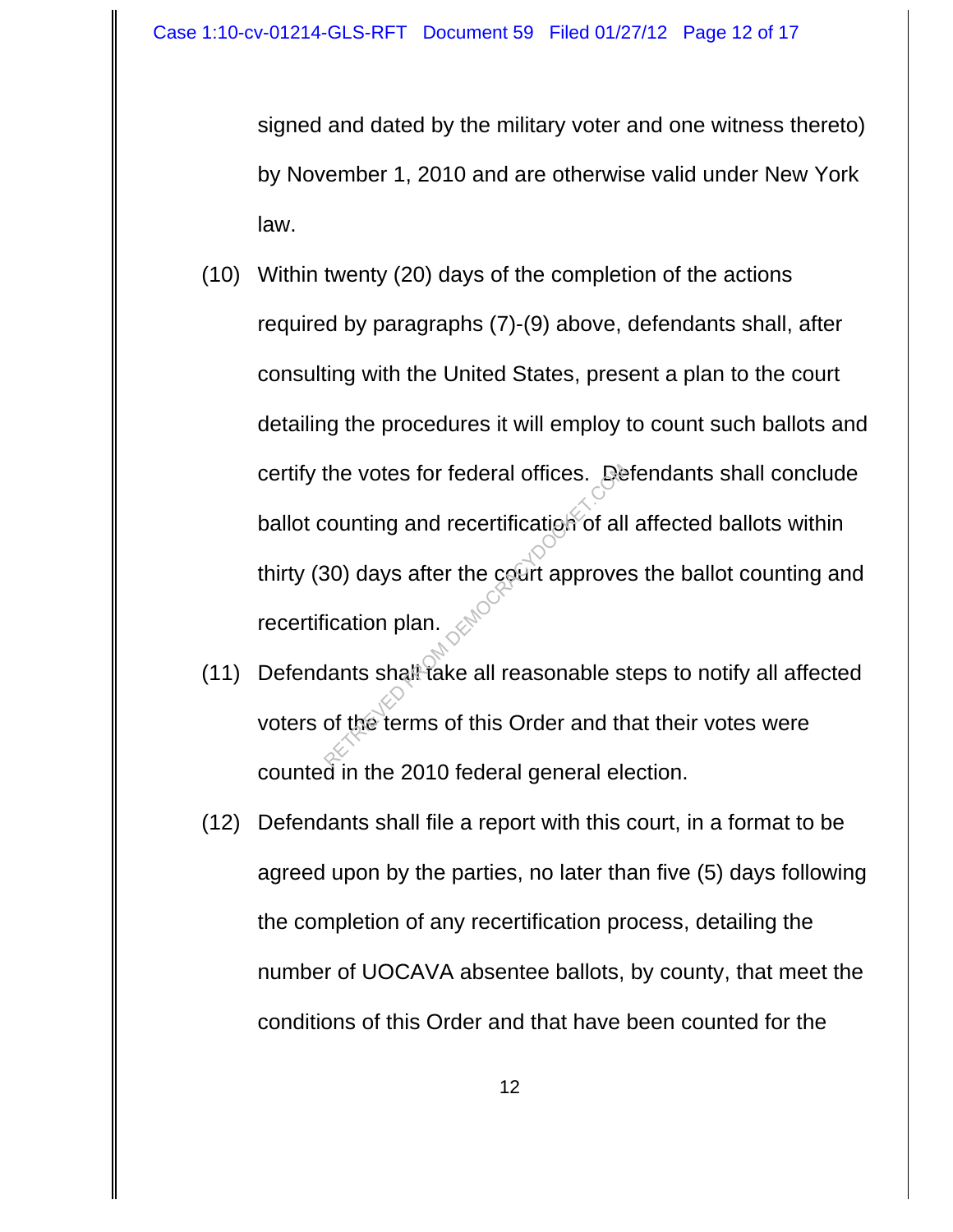November 2, 2010 federal general election. The report will set forth the following information, by county, categorized by absent uniformed services voters with APO/FPO addresses or non-US street addresses; uniformed services voters at a street address within the US; and overseas civilian voters:

- a. The number of absentee ballots requested by UOCAVA voters between October 1, 2010 and October 10, 2010;
- b. The number of absentee ballots requested by UOCAVA voters between October 1, 2010 and October 10, 2010 but sent to such voters after October 10, 2010;
- c. The number of absentee ballots identified in subparagraph (b) that were received from UOCAVA voters later than the close of business on November 24, 2010 and rejected solely for that reason; and The number of absentee ballots<br>
oters between October 1, 2010<br>
out sent to such voters after Octom<br>
The number of absentee ballots<br>
ubparagraph (b) that were received the sense of business after than the close of business
- d. The number of absentee ballots that, pursuant to this Order, have been counted and included in recertified election totals.
- (13) This court shall retain jurisdiction to ensure additional relief as appropriate; and it is further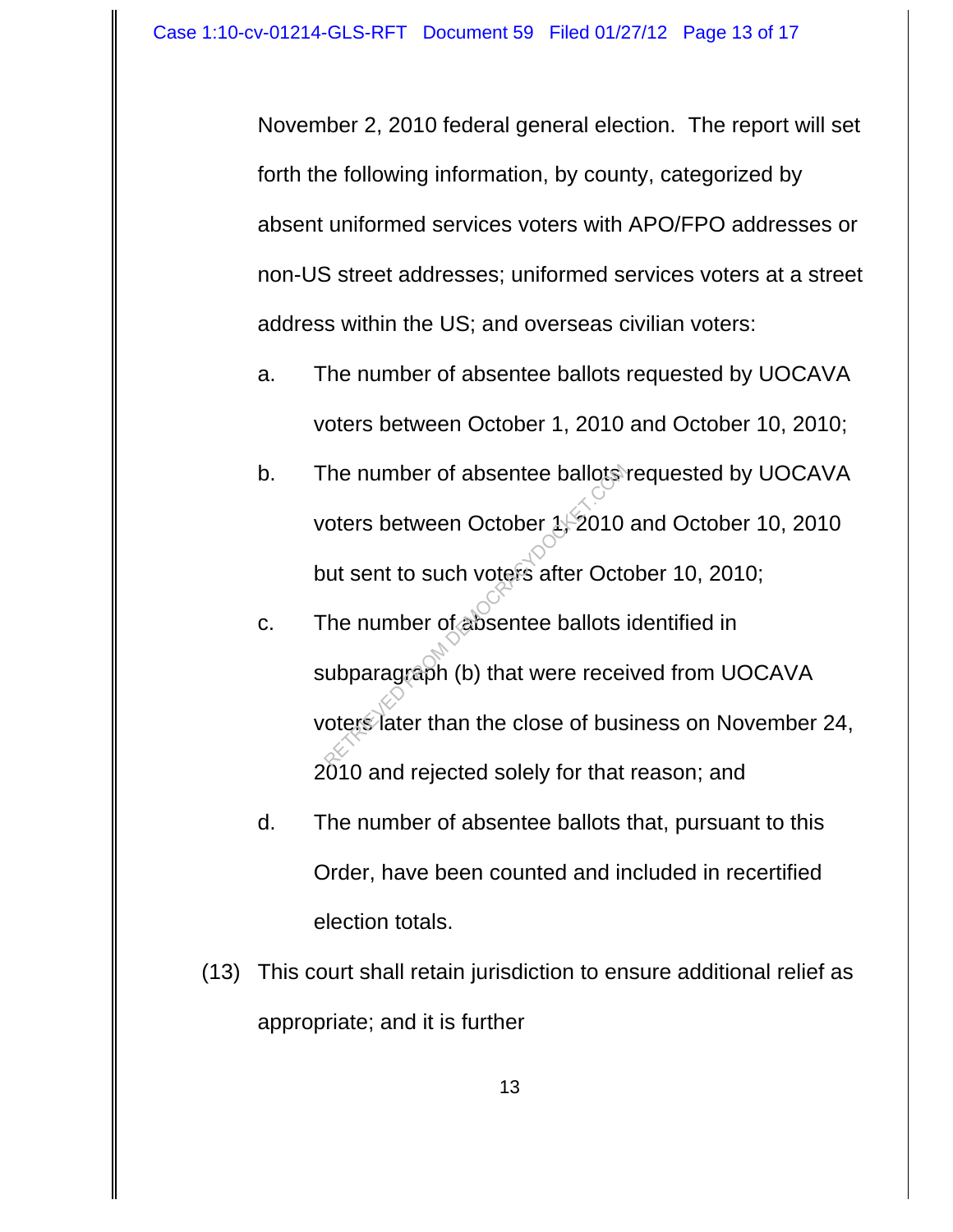**ORDERED** that the Clerk provide a copy of this Memorandum-

Decision and Order to the parties.

# **IT IS SO ORDERED.**

January 27, 2012 Albany, New York

Chief **U.S. District Court** 

RECTRICUTED FROM DEMOCRACYDOCKET.COM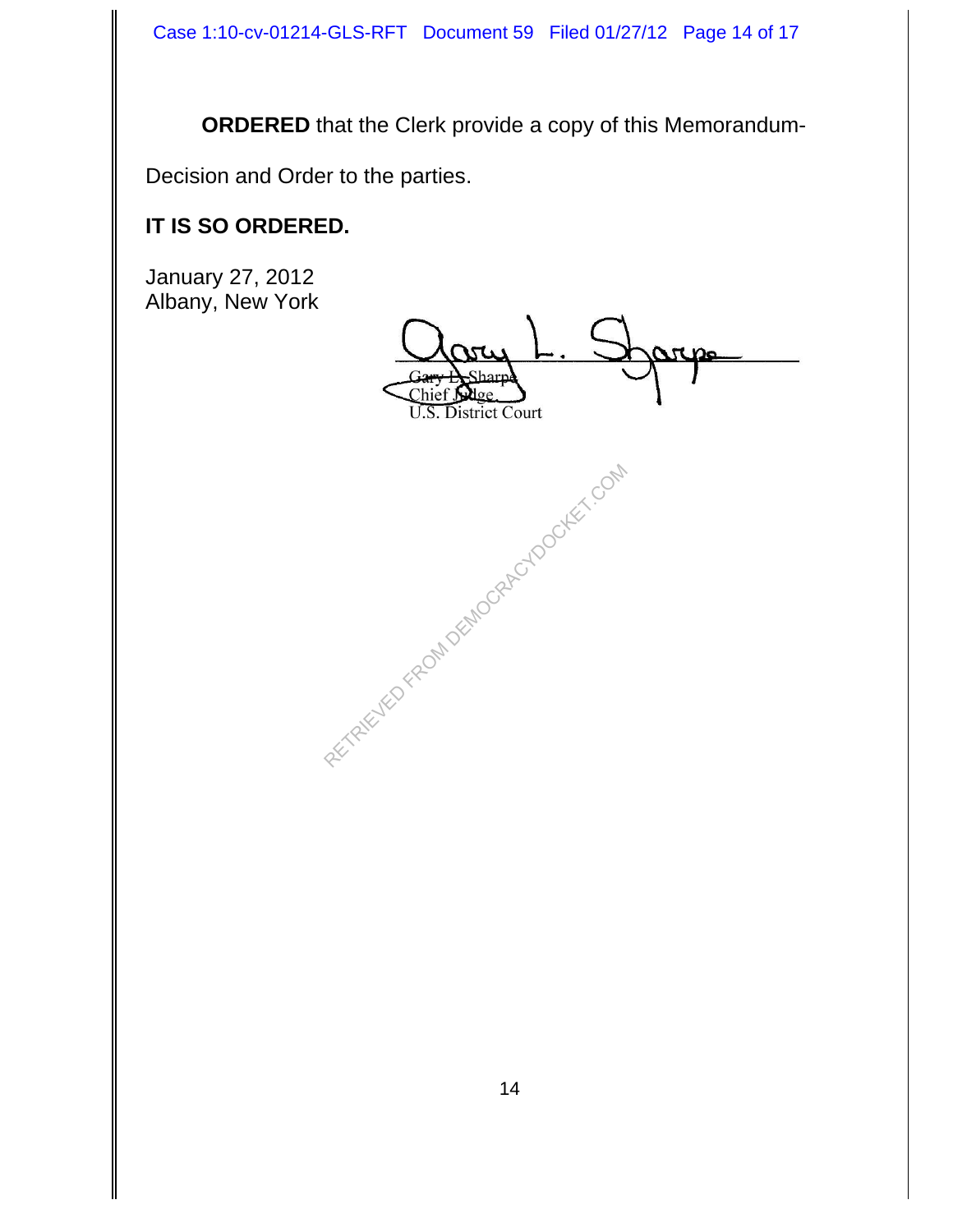Case 1:10-cv-01214-GLS-RFT Document 59 Filed 01/27/12 Page 15 of 17

# **Questionnaire**

County: \_\_\_\_\_\_\_\_\_\_\_\_\_\_\_\_\_

Instructions: Each New York county board of elections must answer the following questions. The chief official of the board must sign the responses to these questions and attest to their accuracy under penalty of perjury. Responses must be submitted to the New York State Board of Elections within 30 days of receiving this survey. Please attach additional sheets of paper if necessary to respond completely to each question. All responses will be filed by the State with the U.S. District Court for the Northern District of New York in connection with United States v. New York, et al., No. 1:10-CV-1214 (GLS/RFT) (N.D.N.Y. filed Oct. 12, 2010).

Part I: UOCAVA Ballot Requests

\_\_\_\_\_\_\_\_\_\_.

**\_\_\_\_\_\_\_\_\_\_.** 

1. Please provide the number of UOCAVA ballot requests received by your county prior to September 18,  $2010$ <sup>o</sup>

2. Please provide the number of UOCAVA ballot requests received by your county between September 18, 2010 and October 1, 2010:

3. Please provide the number of UOCAVA ballot requests received by your county between October 1, 2010 and October 10, 2010:<br> Requests<br>
de the number of UOCAVA ballocker<br>
de the number of UOCAVA ballocker<br>
de the number of UOCAVA ballocker<br>
de the number of UOCAVA ballocker<br>
de the number of UOCAVA ballocker<br>
de the number of UOCAVA ballocker<br>
de

4. Please provide the number of UOCAVA ballot requests received by your county after October 10, 2010: **\_\_\_\_\_\_\_\_\_\_.**

Part II: UOCAVA Ballot Transmittals

1. Please provide the number of UOCAVA ballots that were transmitted to voters (including by electronic transmission) by October 1, 2010:

2. Please provide the number of UOCAVA ballots that were transmitted to voters (including by electronic transmission) between October 1, 2010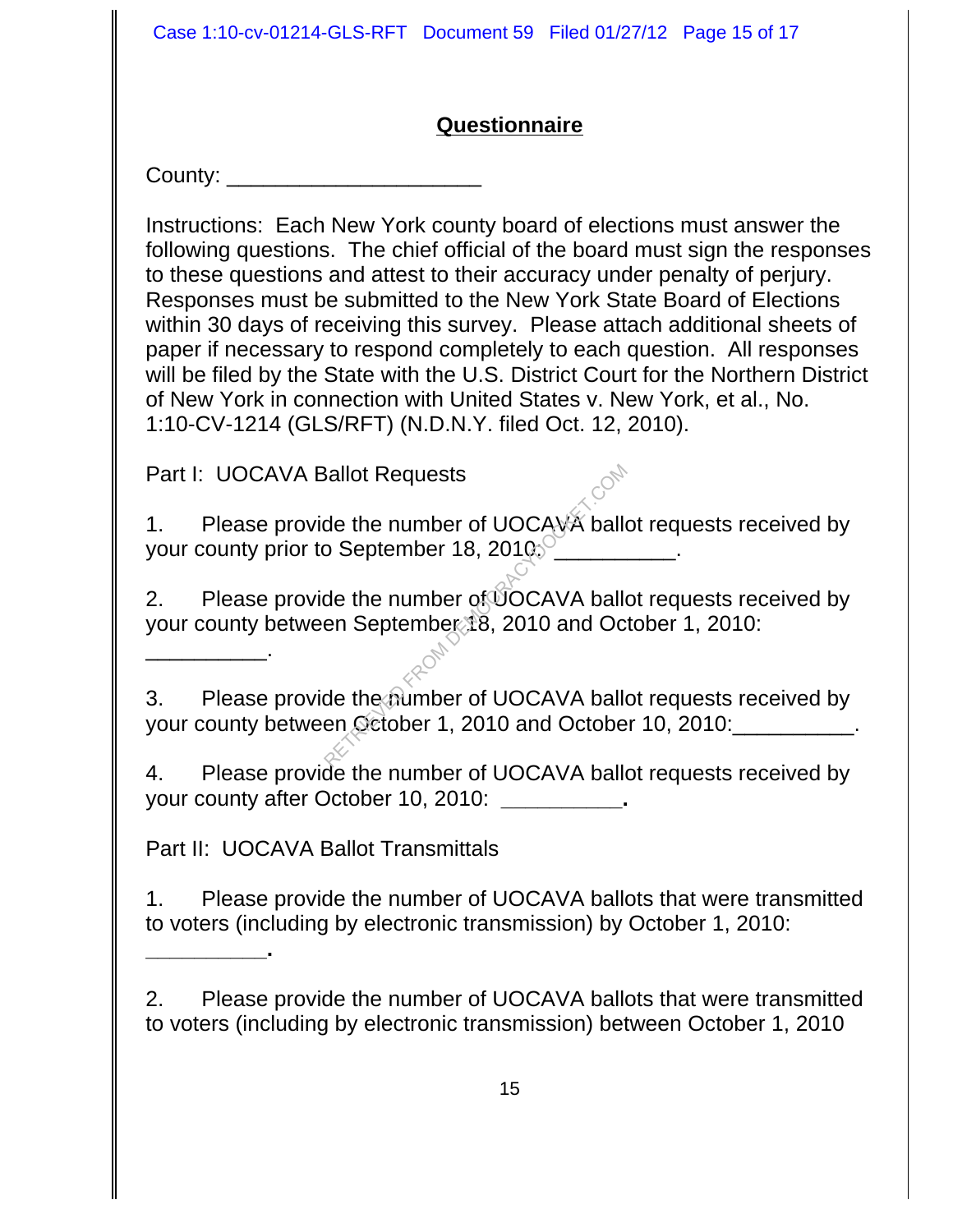Case 1:10-cv-01214-GLS-RFT Document 59 Filed 01/27/12 Page 16 of 17

and October 10, 2010: \_\_\_\_\_\_\_\_\_\_\_\_.

\_\_\_\_\_\_\_\_\_\_.

3. Please provide the number of UOCAVA ballots that were transmitted to voters (including by electronic transmission) after October 10, 2010:

a. If ballots were transmitted after October 10, 2010, please provide the following:

i. The number of UOCAVA ballots transmitted after October 10, 2010 that were requested before October 10, 2010: \_\_\_\_\_\_\_\_\_\_.

ii. The number of UOCAVA ballots transmitted after October 10, 2010 that were requested after October 10, 2010:

Part III: UOCAVA Ballots Returned to the County

1. Please provide the number of UOCAVA ballots received by the county prior to November 2, 2010:

2. Please provide the number of UOCAVA ballots received by the county between November  $2, 2010$  and November 24, 2010: Ballots Returned to the Gounty<br>de the number of UOCAVA ballow<br>wember 2, 2010:<br>de the number of UOCAVA ballow<br>ovember 2, 2010 and November<br>de the number of UOCAVA ballopper 24, 2010:

3. Please provide the number of UOCAVA ballots received by the county after November 24, 2010:

Part IV: Rejected UOCAVA Ballots

1. Please provide: a.) the number of UOCAVA ballots that were received prior to November 2, 2010 that were rejected and not counted: and b.) the reason(s) for rejection of each of those ballots:

\_\_\_\_\_\_\_\_\_\_\_\_\_\_\_\_\_\_\_\_\_\_\_\_\_\_\_\_\_\_\_\_\_\_\_\_\_\_\_\_\_\_\_\_\_\_\_\_\_\_\_\_\_\_\_\_\_\_\_\_ \_\_\_\_\_\_\_\_\_\_\_\_\_\_\_\_\_\_\_\_\_\_\_\_\_\_\_\_\_\_\_\_\_\_\_\_\_\_\_\_\_\_\_\_\_\_\_\_\_\_\_\_\_\_\_\_\_\_

2. Please provide: a.) the number of UOCAVA ballots that were